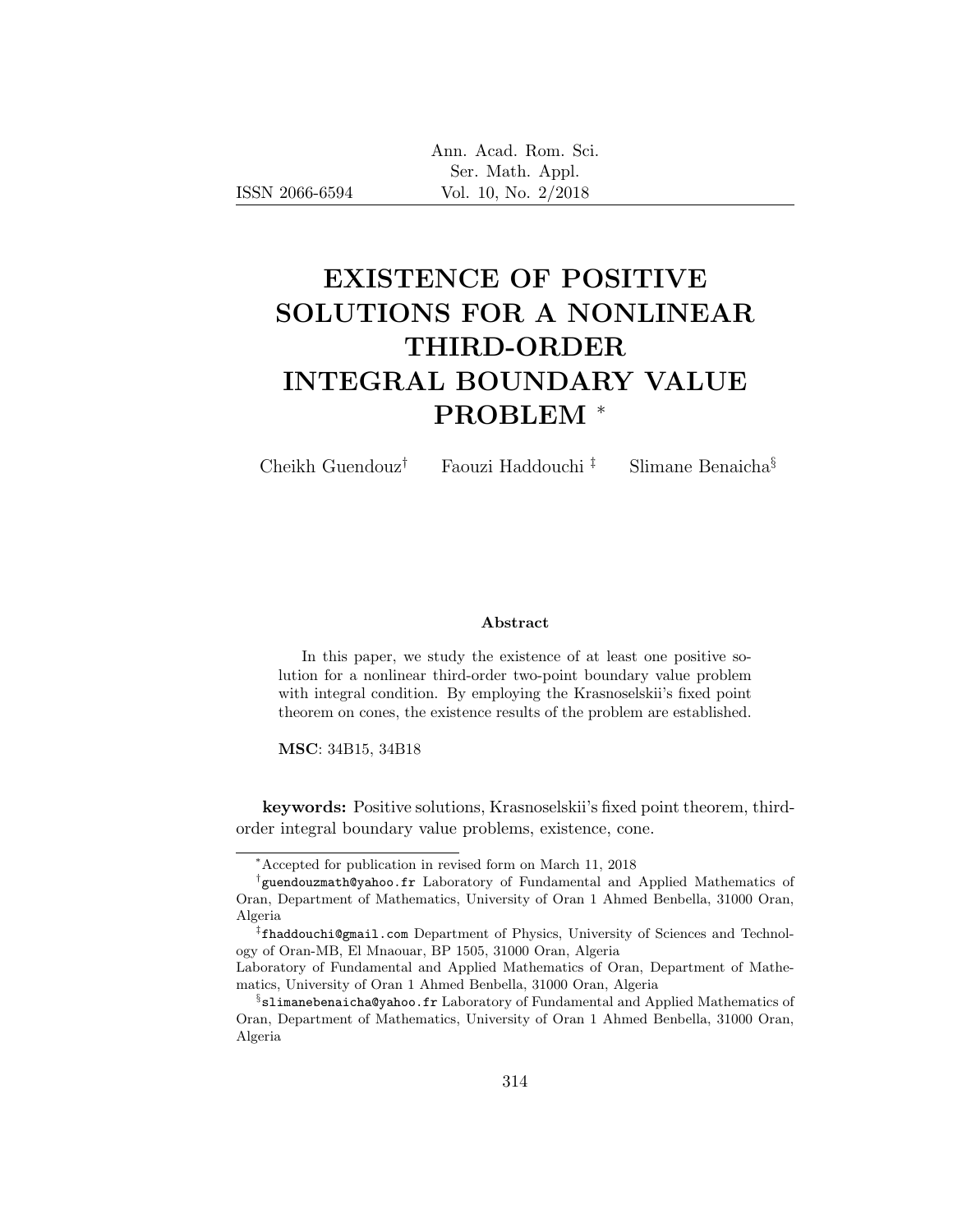# 1 Introduction

The theory of boundary value problems is experiencing a rapid development. Many methods are used to study this kind of problems such as fixed point theorems, shooting method, iterative method with upper and lower solutions, etc. Third-order differential equations arise in a variety of different areas of applied mathematics and physics, as the deflection of a curved beam having a constant or varying cross, three layer beam, electromagnetic waves or gravity driven flows and so on [\[7\]](#page-13-0).

Recently, third-order two-point or multipoint boundary value problems have attracted a lot of attention [\[2,](#page-13-1) [1,](#page-13-2) [3,](#page-13-3) [5,](#page-13-4) [6,](#page-13-5) [8,](#page-13-6) [9,](#page-13-7) [11,](#page-14-0) [12,](#page-14-1) [14,](#page-14-2) [19,](#page-14-3) [20\]](#page-14-4), and the references therein for related results. Among them, the fixed-point principle in cone has become an important tool used in the study of existence and multiplicity of positive solutions. Many papers that use this method have been published in recent years.

In this paper, we are concerned with the following third-order BVP with integral boundary condition

<span id="page-1-0"></span>
$$
u'''(t) + f(u(t)) = 0, \ t \in (0, 1), \tag{1}
$$

$$
u(0) = u'(0) = 0, \ u(1) = \int_0^1 g(s)u(s)ds,
$$
\n(2)

<span id="page-1-1"></span>where

(H1)  $f \in C([0,\infty), [0,\infty))$ ; (H2)  $g \in C([0, 1], [0, \infty))$  and  $0 < \int_0^1 t^2 g(t) dt < 1$ .

It is worth mentioning that, in 2013, Francisco. J. Torres [\[18\]](#page-14-5) studied the existence of positive solutions for the following nonlinear third-order three point boundary problem

$$
u'''(t) + a(t)f(t, u(t)) = 0, \ t \in (0, 1),
$$
  

$$
u(0) = 0, \ u'(0) = u'(1) = \alpha u(\eta).
$$

Existence of at least one and two positive solutions are obtained by means of Krasnoselskii's fixed point theorem and the fixed point index theory.

In [\[16\]](#page-14-6), the authors considered the following third-order boundary value problem with integral boundary conditions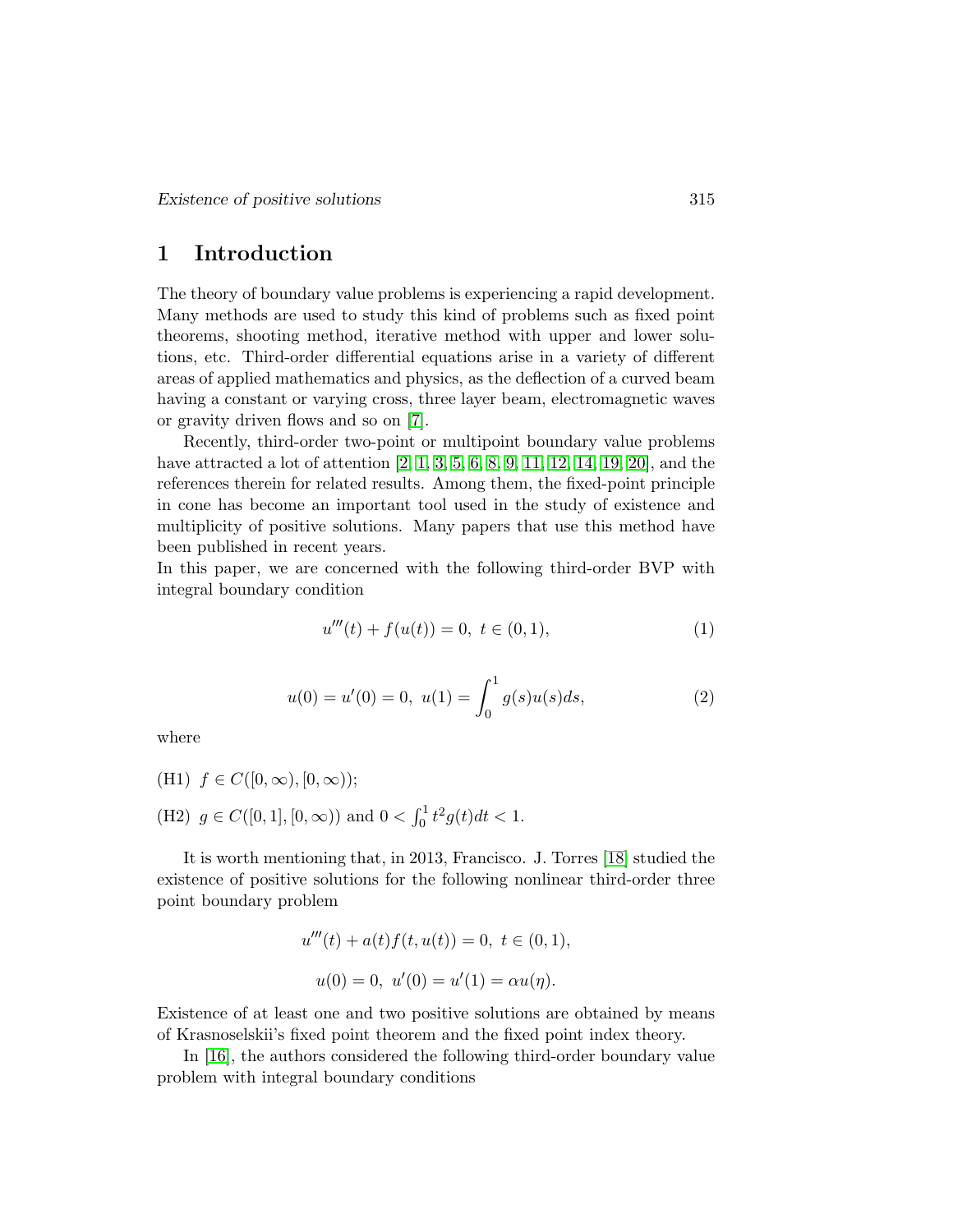$$
u'''(t) + f(t, u(t), u'(t)) = 0, \ t \in [0, 1],
$$
  

$$
u(0) = u'(0) = 0, \ u'(1) = \int_0^1 g(s)u'(s)ds,
$$

where  $f$  and  $g$  are continuous functions. By using the Krasnoselskii fixedpoint theorem, some sufficient conditions are obtained for the existence and nonexistence of positive solution for the above problem.

In a recent paper [\[13\]](#page-14-7), by using the well-known Avery-Henderson two fixed-point theorem, B. W. Niu, J. P. Sun and Q. Y. Ren proved the existence of at least two positive and decreasing solutions for the following third-order boundary value problem with integral boundary condition

$$
u'''(t) = f(t, u(t)), \ t \in [0, 1],
$$
  

$$
u'(0) = u(1) = 0, \ u''(\eta) + \int_{\alpha}^{\beta} u(s)ds = 0,
$$

where  $1/2 < \alpha \leq \beta \leq 1$ ,  $\alpha + \beta \leq 4/3$  and  $\eta \in (1/2, \alpha]$ .

In [\[17\]](#page-14-8), Y. Sun, M. Zhao, and S. Li considered the following nonlinear third-order two-point boundary value problem

$$
u'''(t) + f(u(t)) = 0, \ t \in (0, 1),
$$
  

$$
u(0) = u''(0) = u'(1) = 0.
$$

Under suitable assumptions on  $f$  and by employing a fixed point theorem of cone expansion and compression of functional type due to Avery, Anderson and Krueger, they established the existence of at least one positive solution of the above boundary value problem.

Very recently, in 2016, S. Benaicha and F. Haddouchi [\[4\]](#page-13-8) investigated the existence of positive solutions of the fourth-order integral boundary value problem

$$
u''''(t) + f(u(t)) = 0, \ t \in (0, 1),
$$
  

$$
u'(0) = u'(1) = u''(0) = 0, \ u(0) = \int_0^1 a(s)u(s)ds.
$$

By using the Krasnoselskii's fixed point theorem, results on existence of positive solutions are presented.

And, in the same year, inspired greatly by [\[18\]](#page-14-5), Ali Rezaiguia and Smail Kelaiaia [\[15\]](#page-14-9) investigated the following third-order three point boundary value problem

$$
u'''(t) + a(t)f(t, u(t)) = 0, \ t \in (0, 1),
$$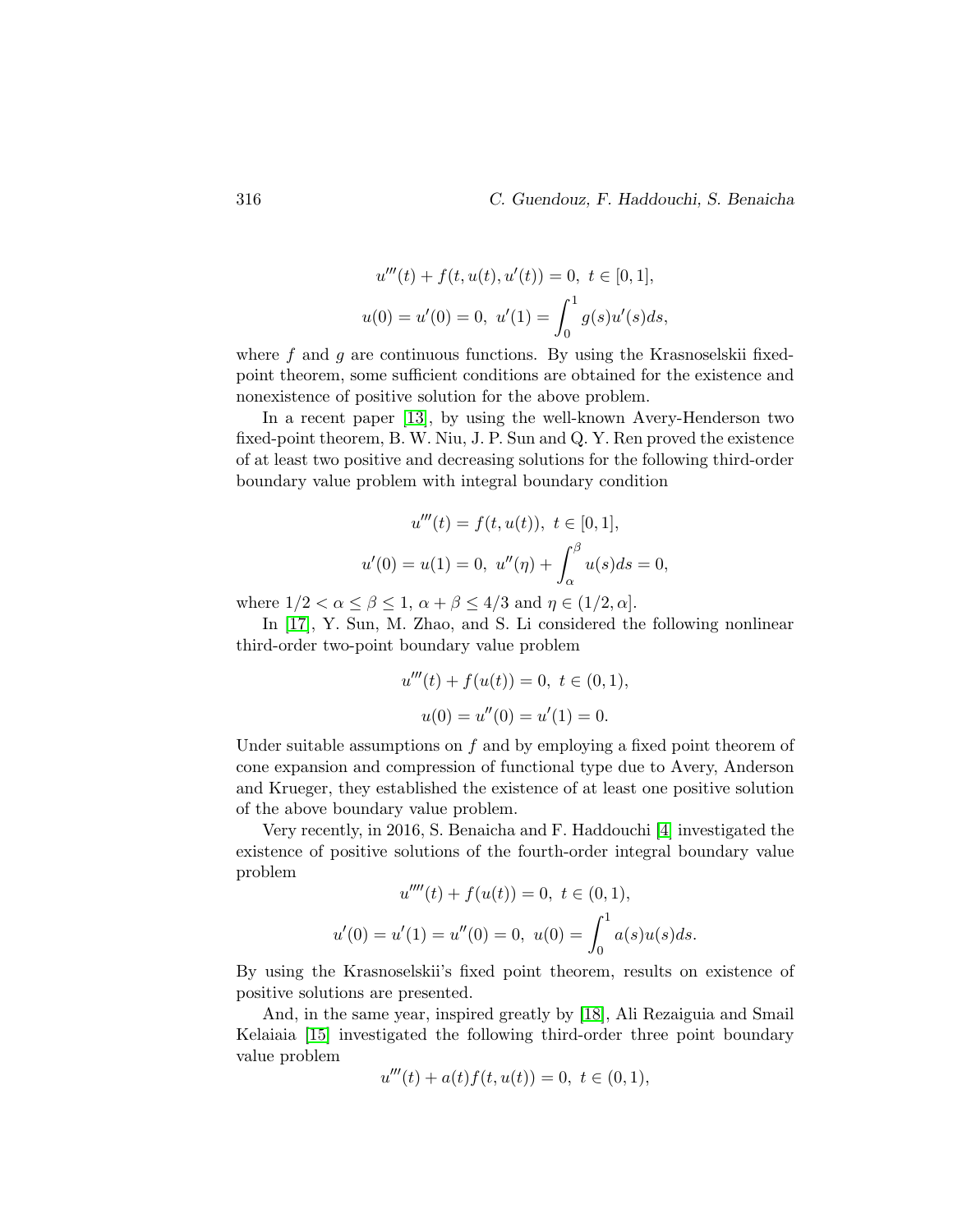Existence of positive solutions 317

 $u'(0) = u'(1) = \alpha u(\eta), \ u(0) = \beta u(\eta).$ 

By using Krasnoselskii's fixed point theorem in cones, they generalized the work of Torres [\[18\]](#page-14-5).

Inspired and motivated by the above recent works, we intend in this paper to study the existence of at least one positive solution for [\(1\)](#page-1-0) and [\(2\)](#page-1-1) if the nonlinearity  $f$  is either superlinear or sublinear.

The rest of this paper is arranged as follows:

In Section 2, we present the necessary definitions and we give some lemmas in order to prove our main results. In particular, we state some properties of the Green's function associated with BVP [\(1\)](#page-1-0) and [\(2\)](#page-1-1). In Section 3, some sufficient conditions are established for the existence of positive solution to our BVP when  $f$  is superlinear or sublinear. Finally, two examples are also included to illustrate the main results.

### 2 Preliminaries

At first, we consider the Banach space  $C([0, 1])$  equipped with the sup norm

$$
||u|| = sup_{t \in [0,1]} |u(t)|.
$$

Definition 1. Let E be a real Banach space. A nonempty, closed, convex set  $K \subset E$  is a cone if it satisfies the following two conditions:

- (i)  $x \in K$ ,  $\lambda \geq 0$  imply  $\lambda x \in K$ ;
- (ii)  $x \in K$ ,  $-x \in K$  imply  $x = 0$ .

**Definition 2.** An operator  $T : E \to E$  is completely continuous if it is continuous and maps bounded sets into relatively compact sets.

**Definition 3.** A function  $u(t)$  is called a positive solution of [\(1\)](#page-1-0) and [\(2\)](#page-1-1) if  $u \in C([0,1])$  and  $u(t) > 0$  for all  $t \in (0,1)$ .

To prove our results, we need the following well-known fixed point theorem of cone expansion and compression of norm type due to Krasnoselskii [\[10\]](#page-14-10).

<span id="page-3-0"></span>**Theorem 1.** Let E be a Banach space, and let  $K \subset E$ , be a cone. Assume that  $\Omega_1$  and  $\Omega_2$  are open subsets of E with  $0 \in \Omega_1$ ,  $\Omega_1 \subset \Omega_2$  and let

$$
A: K \cap (\overline{\Omega_2} \backslash \Omega_1) \to K
$$

be a completely continuous operator such that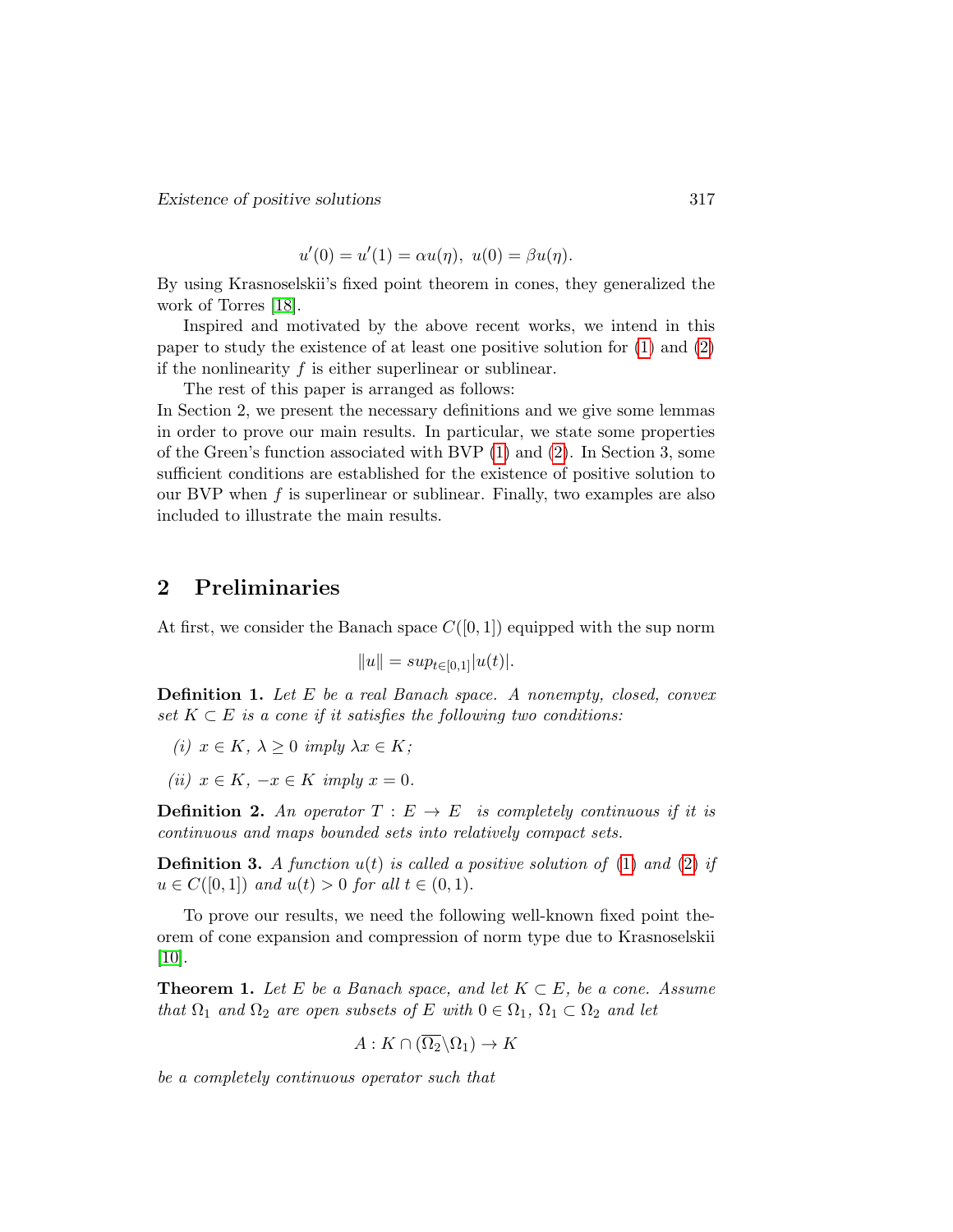(a) 
$$
||Au|| \le ||u||
$$
,  $u \in K \cap \partial\Omega_1$ , and  $||Au|| \ge ||u||$ ,  $u \in K \cap \partial\Omega_2$ ; or

(b)  $\|Au\| \ge \|u\|$ ,  $u \in K \cap \partial\Omega_1$ , and  $\|Au\| \le \|u\|$ ,  $u \in K \cap \partial\Omega_2$ .

Then A has a fixed point in  $K \cap (\overline{\Omega_2} \setminus \Omega_1)$ .

<span id="page-4-1"></span><span id="page-4-0"></span>Consider the two-point boundary value problem

<span id="page-4-2"></span>
$$
u'''(t) + h(t) = 0, \ t \in (0, 1), \tag{3}
$$

$$
u(0) = u'(0) = 0, \ u(1) = \int_0^1 g(s)u(s)ds.
$$
 (4)

<span id="page-4-3"></span>**Lemma 1.** The problem  $(3)-(4)$  $(3)-(4)$  $(3)-(4)$  has a unique solution which can be expressed by

$$
u(t) = \int_0^1 G(t,s)h(s)ds + \frac{t^2}{1-\mu} \int_0^1 g(\tau) \left[ \int_0^1 G(\tau,s)h(s)ds \right] d\tau,
$$

where  $G(t, s) : [0, 1] \times [0, 1] \rightarrow \mathbb{R}$  is the Green's function defined by

$$
G(t,s) = \frac{1}{2} \begin{cases} s(1-t)(2t - ts - s), & 0 \le s \le t \le 1; \\ (1-s)^2 t^2, & 0 \le t \le s \le 1, \end{cases}
$$
(5)

and  $\mu = \int_0^1 t^2 g(t) dt$ .

*Proof.* Rewriting [\(3\)](#page-4-0) as  $u'''(t) = -h(t)$  and integrating three times over the interval [0, t] for  $t \in [0, 1]$ , we obtain

$$
u''(t) = -\int_0^t h(s)ds + A,
$$
  

$$
u'(t) = -\int_0^t (t - s)h(s)ds + At + B,
$$
  

$$
u(t) = -\frac{1}{2}\int_0^t (t - s)^2 h(s)ds + \frac{1}{2}At^2 + Bt + C,
$$

where  $A, B, C \in \mathbb{R}$  are constants. By [\(4\)](#page-4-1), we get  $B = C = 0$  and

$$
\frac{1}{2}A = \frac{1}{2} \int_0^1 (1 - s)^2 h(s) ds + u(1).
$$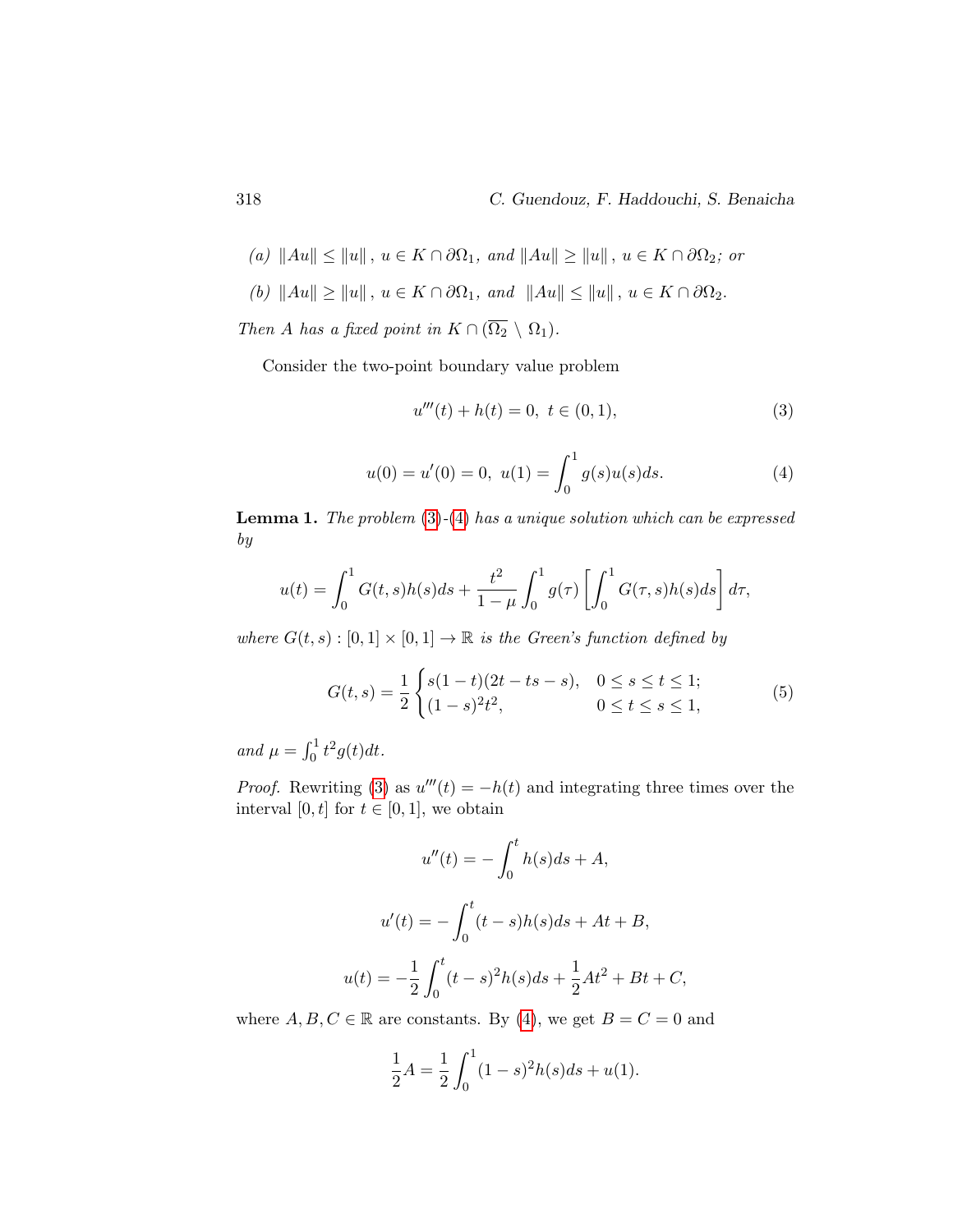Existence of positive solutions 319

Then

$$
u(t) = t2u(1) - \frac{1}{2} \int_0^t (t-s)^2 h(s)ds + \frac{t^2}{2} \int_0^1 (1-s)^2 h(s)ds
$$
  
\n
$$
= t2u(1) - \frac{1}{2} \int_0^t (t-s)^2 h(s)ds + \frac{t^2}{2} \int_0^t (1-s)^2 h(s)ds
$$
  
\n
$$
+ \frac{t^2}{2} \int_t^1 (1-s)^2 h(s)ds
$$
  
\n
$$
= \frac{1}{2} \int_0^t [t^2 (1-s)^2 - (t-s)^2] h(s)ds + \frac{t^2}{2} \int_t^1 (1-s)^2 h(s)ds + t^2 u(1)
$$
  
\n
$$
= \frac{1}{2} \int_0^t s(1-t)(2t - ts - s)h(s)ds + \frac{t^2}{2} \int_t^1 (1-s)^2 h(s)ds + t^2 u(1).
$$

<span id="page-5-0"></span>So

$$
u(t) = \int_0^1 G(t,s)h(s)ds + t^2u(1).
$$
 (6)

Multiplying [\(6\)](#page-5-0) by  $g(t)$  and integrating the result over the interval [0, 1], we obtain

$$
u(1) = \int_0^1 g(\tau)u(\tau)d\tau = \int_0^1 g(\tau) \Big(\int_0^1 G(\tau,s)h(s)ds\Big)d\tau + u(1)\int_0^1 \tau^2 g(\tau)d\tau,
$$

which implies

$$
u(1) = \frac{1}{1-\mu} \int_0^1 g(\tau) \left[ \int_0^1 G(\tau,s)h(s)ds \right] d\tau.
$$

Replacing this expression in [\(6\)](#page-5-0), we get

$$
u(t) = \int_0^1 G(t,s)h(s)ds + \frac{t^2}{1-\mu} \int_0^1 g(\tau) \left[ \int_0^1 G(\tau,s)h(s)ds \right] d\tau.
$$

<span id="page-5-1"></span>**Lemma 2.**  $G(t, s)$  defined by [\(5\)](#page-4-2) satisfies

(i)  $G(t, s) \geq 0$ , for all  $t, s \in [0, 1]$ ; (ii)  $\rho(t)s(1-s)^2 \le G(t,s) \le s(1-s)^2$ , for all  $t,s \in [0,1]$ , where  $\rho(t) = \frac{1}{2} \min\{t^2, t(1-t)\} = \frac{1}{2}$ 2  $\int t^2$ ,  $t \leq \frac{1}{2}$  $\frac{1}{2}$ ;  $t(1-t), \quad t \geq \frac{1}{2}$  $\frac{1}{2}$ . (7)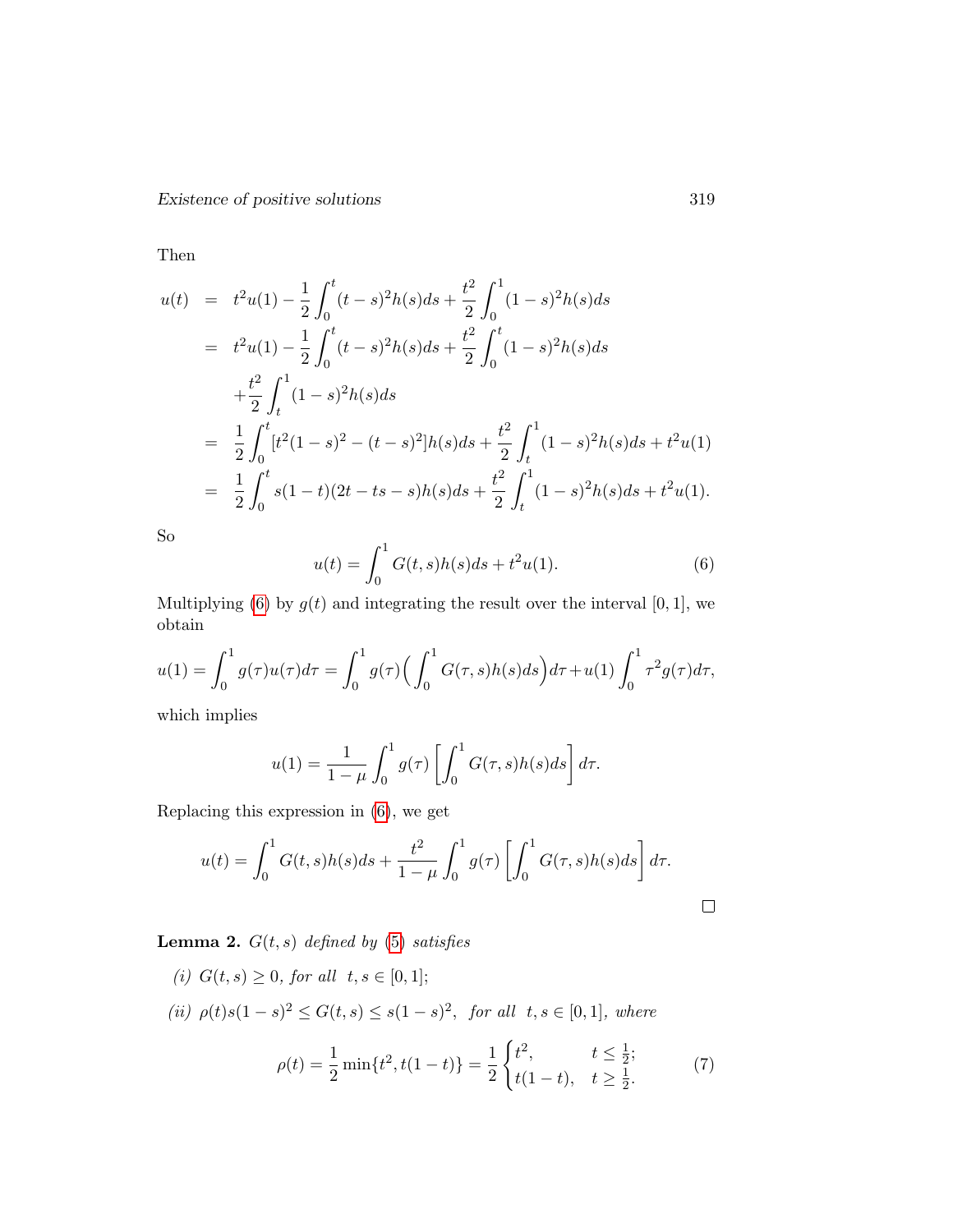(iii) Let 
$$
\theta \in ]0, \frac{1}{2}[
$$
 be fixed. Then  
\n $\frac{\theta^2}{2}s(1-s)^2 \le G(t,s) \le s(1-s)^2$ , for all  $(t,s) \in [\theta, 1-\theta] \times [0,1]$ .

*Proof.* (i) Since it is obvious for  $t \leq s$ , we only need to prove the case  $s \leq t$ . Assume that  $s\leq t$  , then

$$
G(t,s) = \frac{1}{2}s(1-t)(2t - ts - s)
$$
  
= 
$$
\frac{1}{2}s(1-t)[(t - s) + t(1 - s)]
$$
  

$$
\geq 0.
$$
 (8)

(ii) If  $s \leq t$ , then from [\(5\)](#page-4-2) we have

<span id="page-6-0"></span>
$$
G(t,s) = \frac{1}{2}s(1-t)(2t - ts - s)
$$
  
= 
$$
\frac{1}{2}s(1-t)[(t - s) + t(1 - s)]
$$
  

$$
\leq \frac{1}{2}s(1 - s)[(1 - s) + (1 - s)]
$$
  
= 
$$
s(1 - s)^{2}.
$$
 (9)

On the other hand, we have

<span id="page-6-1"></span>
$$
G(t,s) = \frac{1}{2}s(1-t)[(t-s) + t(1-s)]
$$
  
\n
$$
\geq \frac{1}{2}s(1-t)t(1-s)
$$
  
\n
$$
\geq \frac{1}{2}t(1-t)s(1-s)^{2}.
$$
\n(10)

If  $t \leq s$ , from [\(5\)](#page-4-2), we have

<span id="page-6-2"></span>
$$
G(t,s) = \frac{1}{2}t^2(1-s)^2
$$
  
\n
$$
\leq s^2(1-s)^2
$$
  
\n
$$
\leq s(1-s)^2,
$$
\n(11)

<span id="page-6-3"></span>and,

$$
G(t,s) = \frac{1}{2}t^2(1-s)^2
$$
  
\n
$$
\geq \frac{1}{2}t^2s(1-s)^2.
$$
\n(12)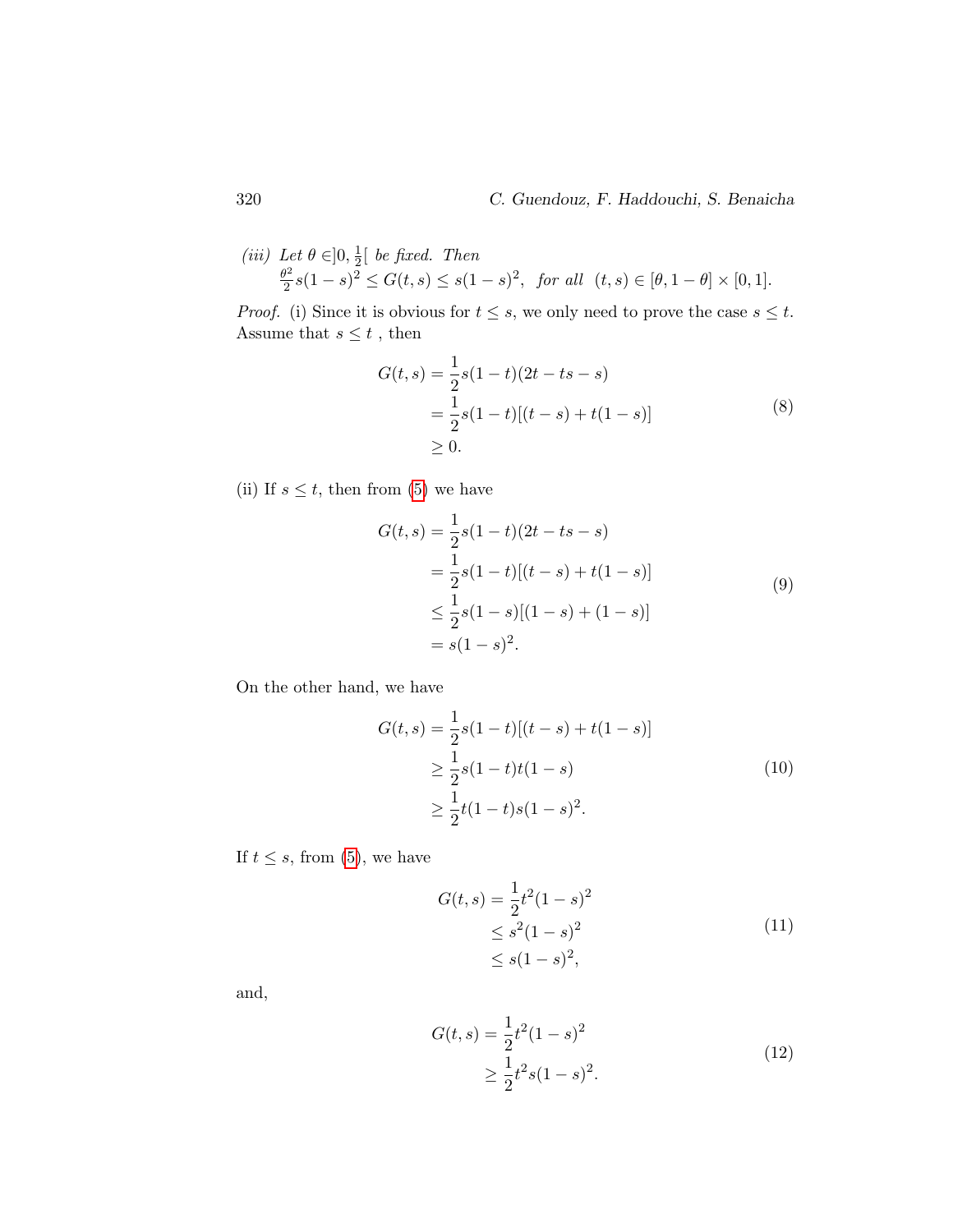From  $(9)$ ,  $(10)$ ,  $(11)$  and  $(12)$ , we have

$$
\rho(t)s(1-s)^2 \le G(t,s) \le s(1-s)^2, \text{ for all } (t,s) \in [0,1] \times [0,1].
$$

(iii) It follows immediately from (ii).

<span id="page-7-2"></span>**Lemma 3.** Let  $h(t) \in C([0,1], [0,\infty))$  and  $\theta \in ]0, \frac{1}{2}]$  $\frac{1}{2}$ [. The unique solution of  $(3)-(4)$  $(3)-(4)$  $(3)-(4)$  is a nonnegative and satisfies

$$
\min_{t\in[\theta,1-\theta]}u(t)\geq\frac{\theta^2}{2}\Big(\frac{1-\mu+\beta}{1-\mu+\alpha}\Big)\|u\|,
$$

where  $\mu = \int_0^1 t^2 g(t) dt$ ,  $\beta = \theta^2 \int_{\theta}^{1-\theta} g(t) dt$ ,  $\alpha = \int_0^1 g(t) dt$ .

*Proof.* From Lemma [1](#page-4-3) and Lemma [2,](#page-5-1)  $u(t)$  is nonnegative for  $t \in [0, 1]$ , and we get

$$
u(t) = \int_0^1 G(t,s)h(s)ds + \frac{t^2}{1-\mu} \int_0^1 g(\tau) \left[ \int_0^1 G(\tau,s)h(s)ds \right] d\tau
$$
  
\n
$$
\leq \int_0^1 s(1-s)^2 \left(1+\frac{\alpha}{1-\mu}\right)h(s)ds
$$
  
\n
$$
= \frac{1-\mu+\alpha}{1-\mu} \int_0^1 s(1-s)^2h(s)ds.
$$
\n(13)

<span id="page-7-0"></span>Then

<span id="page-7-1"></span>
$$
||u|| \le \frac{1 - \mu + \alpha}{1 - \mu} \int_0^1 s(1 - s)^2 h(s) ds.
$$
 (14)

For  $t \in [\theta, 1 - \theta]$ , we have

$$
u(t) = \int_0^1 G(t, s)h(s)ds + \frac{t^2}{1 - \mu} \int_0^1 g(\tau) \left[ \int_0^1 G(\tau, s)h(s)ds \right] d\tau
$$
  
\n
$$
\geq \frac{\theta^2}{2} \int_0^1 s(1 - s)^2 h(s)ds + \frac{\theta^2}{1 - \mu} \int_\theta^{1 - \theta} g(\tau) \left[ \int_0^1 \frac{\theta^2}{2} s(1 - s)^2 h(s)ds \right] d\tau
$$
  
\n
$$
= \frac{\theta^2}{2} \left[ \int_0^1 s(1 - s)^2 h(s)ds + \frac{\beta}{1 - \mu} \int_0^1 s(1 - s)^2 h(s)ds \right]
$$
  
\n
$$
= \frac{\theta^2}{2} \left[ \int_0^1 s(1 - s)^2 \left(1 + \frac{\beta}{1 - \mu}\right) h(s)ds \right]
$$
  
\n
$$
= \frac{\theta^2}{2} \left( \frac{1 - \mu + \beta}{1 - \mu} \right) \int_0^1 s(1 - s)^2 h(s)ds.
$$
 (15)

 $\Box$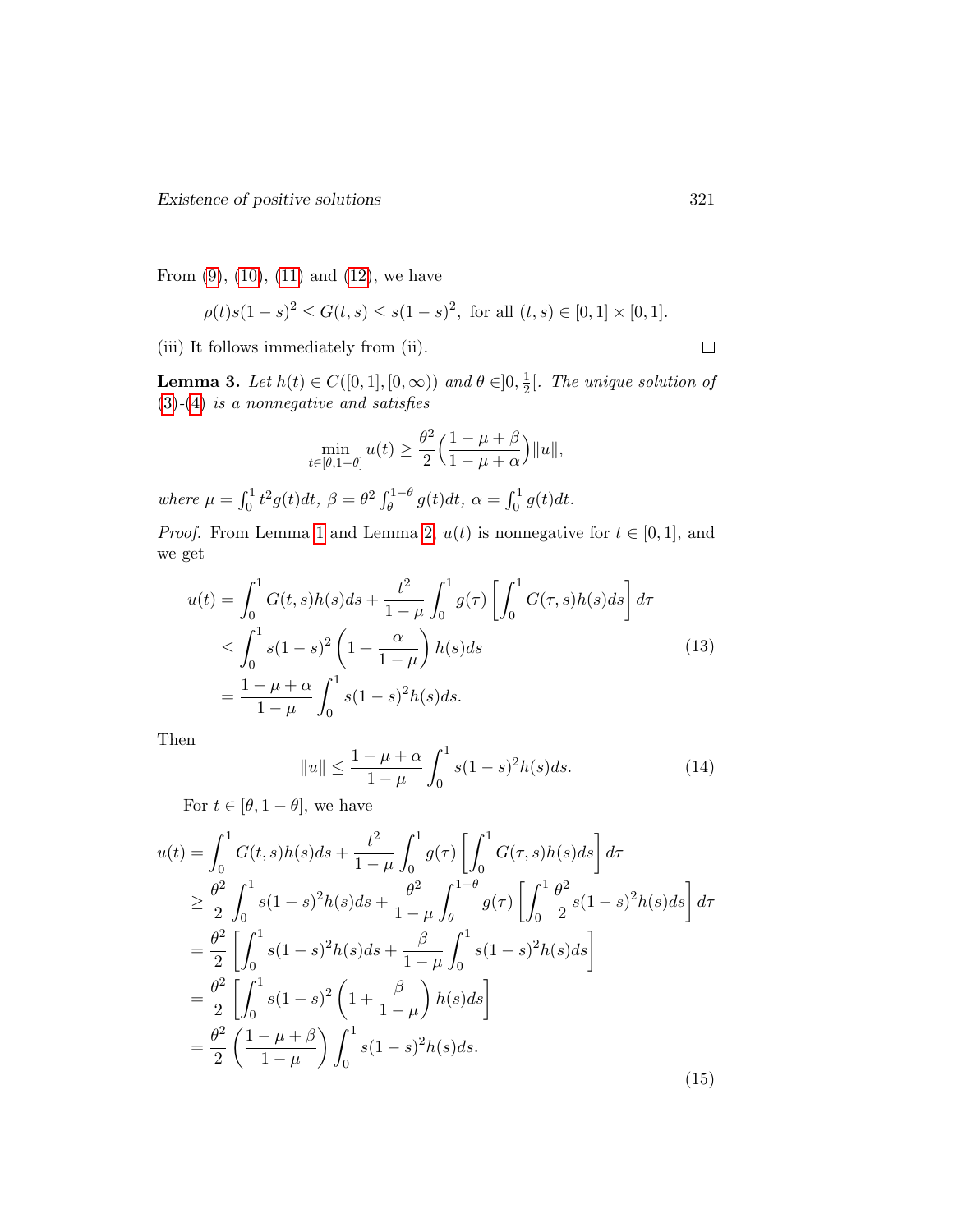$\Box$ 

From  $(14)$  and  $(15)$ , we obtain

<span id="page-8-0"></span>
$$
\min_{t \in [\theta, 1 - \theta]} u(t) \ge \frac{\theta^2}{2} \left( \frac{1 - \mu + \beta}{1 - \mu + \alpha} \right) ||u||.
$$

Let  $\theta \in ]0, \frac{1}{2}$  $\frac{1}{2}$ , we define the cone

$$
K=\left\{u\in C([0,1],\ \mathbb{R}),\ u\geq 0: \min_{t\in [\theta,1-\theta]}u(t)\geq \frac{\theta^2}{2}\left(\frac{1-\mu+\beta}{1-\mu+\alpha}\right)\|u\|\right\},
$$

and the operator  $A: K \to C[0,1]$  by

$$
Au(t) = \int_0^1 G(t,s)f(u(s))ds + \frac{t^2}{1-\mu} \int_0^1 g(\tau) \left[ \int_0^1 G(\tau,s)f(u(s))ds \right] d\tau.
$$
\n(16)

**Remark 1.** By Lemma [1,](#page-4-3) problem  $(1)-(2)$  $(1)-(2)$  $(1)-(2)$  has a positive solution  $u(t)$  if and only if u is a fixed point of A.

Lemma 4. The operator A defined in [\(16\)](#page-8-0) is completely continuous and satisfies  $AK \subset K$ .

*Proof.* From Lemma [3,](#page-7-2) we obtain  $AK \subset K$ . By an application of Arzela-Ascoli theorem, A is completely continuous.  $\Box$ 

For convenience, we introduce the following notations

$$
f_0 = \lim_{u \to 0^+} \frac{f(u)}{u}, \ f_{\infty} = \lim_{u \to +\infty} \frac{f(u)}{u}
$$

# 3 Existence of positive solutions

In this section, we will state and prove our main results.

<span id="page-8-1"></span>**Theorem 2.** Assume that  $f_0 = 0$  and  $f_\infty = \infty$  (superlinear). Then the problem  $(1)$  and  $(2)$  has at least one positive solution.

*Proof.* Since  $f_0 = 0$ , there exists  $\rho_1 > 0$  such that  $f(u) \leq \epsilon u$ , for  $0 < u \leq \rho_1$ , where  $\epsilon > 0$  satisfies

$$
\frac{\epsilon(1-\mu+\alpha)}{1-\mu}\leq 1.
$$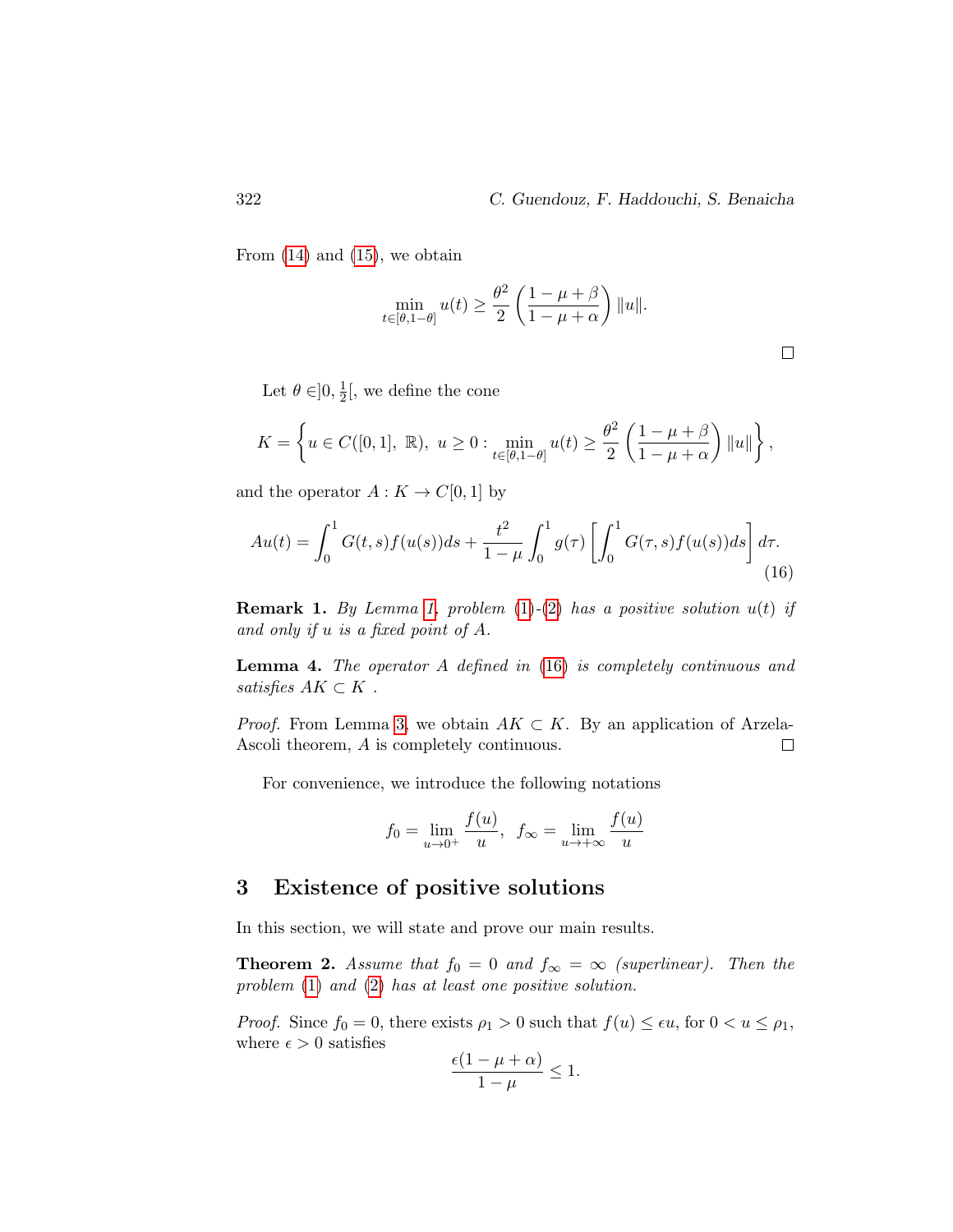Existence of positive solutions 323

Thus, if we let

$$
\Omega_1 = \{ u \in C[0,1] : ||u|| < \rho_1 \},\
$$

then, for  $u \in K \cap \partial \Omega_1$ , we have

<span id="page-9-0"></span>
$$
Au(t) = \int_0^1 G(t,s)f(u(s))ds + \frac{t^2}{1-\mu} \int_0^1 g(\tau) \left[ \int_0^1 G(\tau,s)f(u(s))ds \right] d\tau
$$
  
\n
$$
\leq \int_0^1 G(t,s)f(u(s))ds + \frac{1}{1-\mu} \int_0^1 g(\tau) \left[ \int_0^1 G(\tau,s)f(u(s))ds \right] d\tau
$$
  
\n
$$
\leq \int_0^1 s(1-s)^2 \epsilon u(s)ds + \frac{\alpha}{1-\mu} \int_0^1 s(1-s)^2 \epsilon u(s)ds
$$
  
\n
$$
\leq \frac{\epsilon(1-\mu+\alpha)}{1-\mu} ||u|| \int_0^1 s(1-s)^2 ds
$$
  
\n
$$
\leq ||u||, \tag{17}
$$

which yields

$$
||Au|| \le ||u||, \ u \in K \cap \partial \Omega_1.
$$

On the other hand, since  $f_{\infty} = \infty$ , there exists  $\hat{\rho}_2 > 0$  such that  $f(u) \geq \delta u$ , for  $u > \hat{\rho}_2$ , where  $\delta > 0$  is chosen so that

$$
\delta \frac{\theta^4}{24} \frac{(1-\mu+\beta)^2}{(1-\mu)(1-\mu+\alpha)} (1-2\theta) \left(\frac{1}{2}+\theta-\theta^2\right) \ge 1.
$$

Let  $\rho_2 = \max \left\{ 2\rho_1, \frac{2\rho_2(1-\mu+\alpha)}{\theta^2(1-\mu+\beta)} \right\}$  $\left\{\frac{\partial \hat{\rho}_2(1-\mu+\alpha)}{\partial^2(1-\mu+\beta)}\right\}$  and  $\Omega_2 = \{u \in C[0,1] : ||u|| < \rho_2\}$ . Then  $u \in K \cap \partial \Omega_2$  implies that

$$
\min_{t \in [\theta, 1 - \theta]} u(t) \ge \frac{\theta^2}{2} \left( \frac{1 - \mu + \beta}{1 - \mu + \alpha} \right) ||u|| = \frac{\theta^2}{2} \left( \frac{1 - \mu + \beta}{1 - \mu + \alpha} \right) \rho_2 \ge \hat{\rho}_2.
$$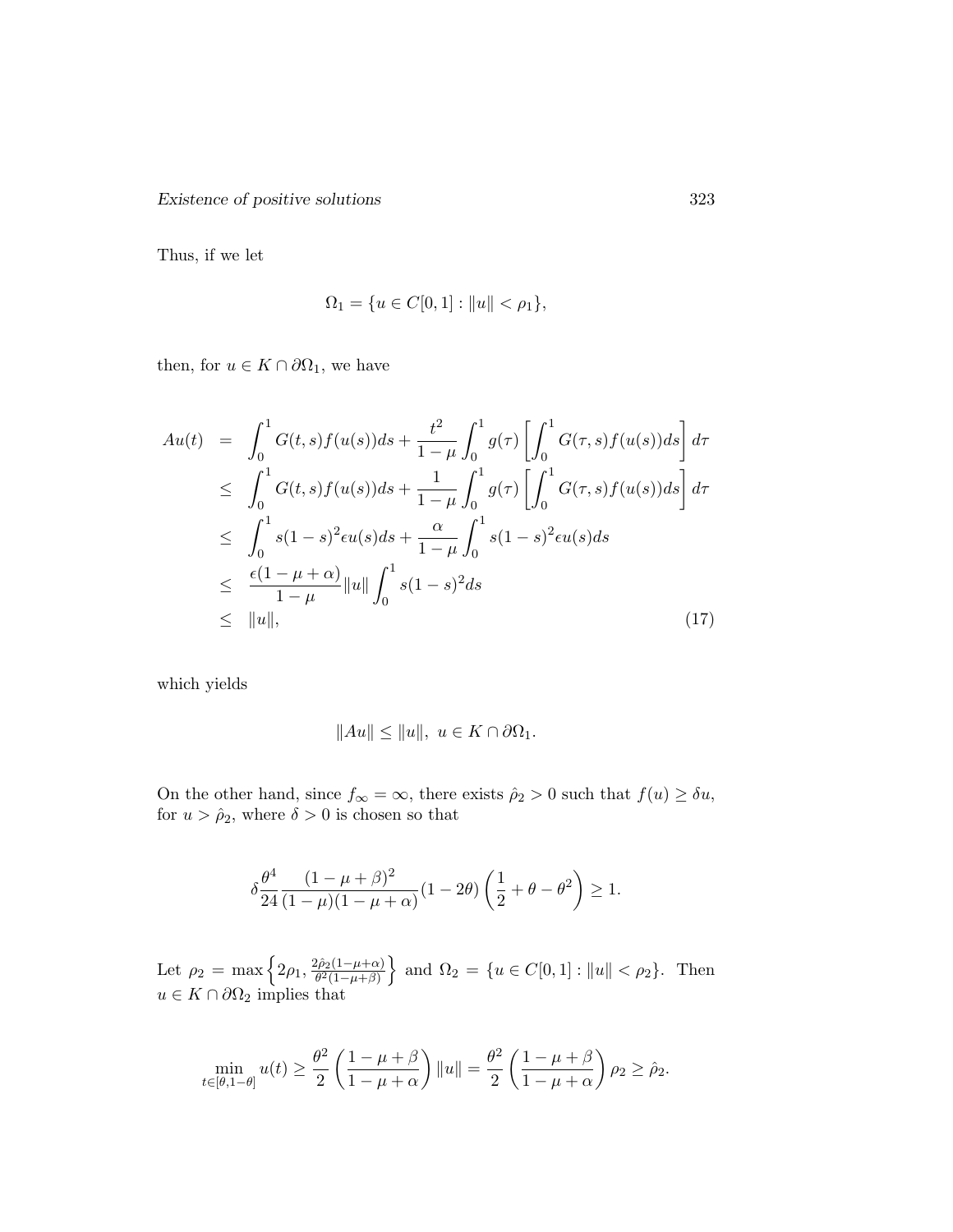So, by [\(16\)](#page-8-0) and for  $t \in [\theta, 1 - \theta]$ , we get

<span id="page-10-0"></span>
$$
Au(t) = \int_0^1 G(t,s)f(u(s))ds + \frac{t^2}{1-\mu} \int_0^1 g(\tau) \left[ \int_0^1 G(\tau,s)f(u(s))ds \right] d\tau
$$
  
\n
$$
\geq \frac{\theta^2}{2} \int_{\theta}^{1-\theta} s(1-s)^2 \delta u(s)ds
$$
  
\n
$$
+ \frac{\theta^2}{1-\mu} \int_{\theta}^{1-\theta} g(\tau) \left[ \int_{\theta}^{1-\theta} \frac{\theta^2}{2} s(1-s)^2 \delta u(s)ds \right] d\tau
$$
  
\n
$$
= \frac{\theta^2}{2} \int_{\theta}^{1-\theta} s(1-s)^2 \delta u(s)ds + \frac{\beta}{1-\mu} \int_{\theta}^{1-\theta} \frac{\theta^2}{2} s(1-s)^2 \delta u(s)ds
$$
  
\n
$$
= \frac{\theta^2}{2} \delta \left( \frac{1-\mu+\beta}{1-\mu} \right) \int_{\theta}^{1-\theta} s(1-s)^2 u(s)ds
$$
  
\n
$$
\geq \frac{\theta^2}{2} \delta \left( \frac{1-\mu+\beta}{1-\mu} \right) \min_{t \in [\theta,1-\theta]} u(t) \int_{\theta}^{1-\theta} s(1-s)^2 ds
$$
  
\n
$$
\geq \frac{\theta^2}{2} \delta \left( \frac{1-\mu+\beta}{1-\mu} \right) \frac{\theta^2}{2} \left( \frac{1-\mu+\beta}{1-\mu+\alpha} \right) \frac{1}{6} (1-2\theta) \left( \frac{1}{2} + \theta - \theta^2 \right) ||u||
$$
  
\n
$$
= \delta \frac{\theta^4 (1-\mu+\beta)^2}{24(1-\mu)(1-\mu+\alpha)} (1-2\theta) \left( \frac{1}{2} + \theta - \theta^2 \right) ||u||
$$
  
\n
$$
\geq ||u||.
$$
 (18)

Therefore,  $||Au|| \ge ||u||$ ,  $u \in K \cap \partial \Omega_2$ .

By Theorem [1,](#page-3-0) the operator A has a fixed point u in  $K \cap (\overline{\Omega_2} \setminus \Omega_1)$  such that  $\rho_1 \le ||u|| \le \rho_2$ , which is a solution of the problem [\(1\)](#page-1-0) and [\(2\)](#page-1-1).  $\Box$ 

<span id="page-10-1"></span>**Theorem 3.** Assume that  $f_0 = \infty$  and  $f_\infty = 0$  (sublinear). Then the problem [\(1\)](#page-1-0) and [\(2\)](#page-1-1) has at least one positive solution.

*Proof.* Since  $f_0 = \infty$ , there exists  $\rho_1 > 0$  such that  $f(u) \geq \lambda u$ , for  $0 < u \leq$  $\rho_1$ , where  $\lambda$  is chosen so that

$$
\lambda \frac{\theta^4 (1-\mu+\beta)^2}{24(1-\mu)(1-\mu+\alpha)} (1-2\theta) \left(\frac{1}{2}+\theta-\theta^2\right) \geq 1.
$$

Thus, for  $u \in K \cap \partial \Omega_1$  with

$$
\Omega_1 = \{ u \in C[0,1] : ||u|| < \rho_1 \},\
$$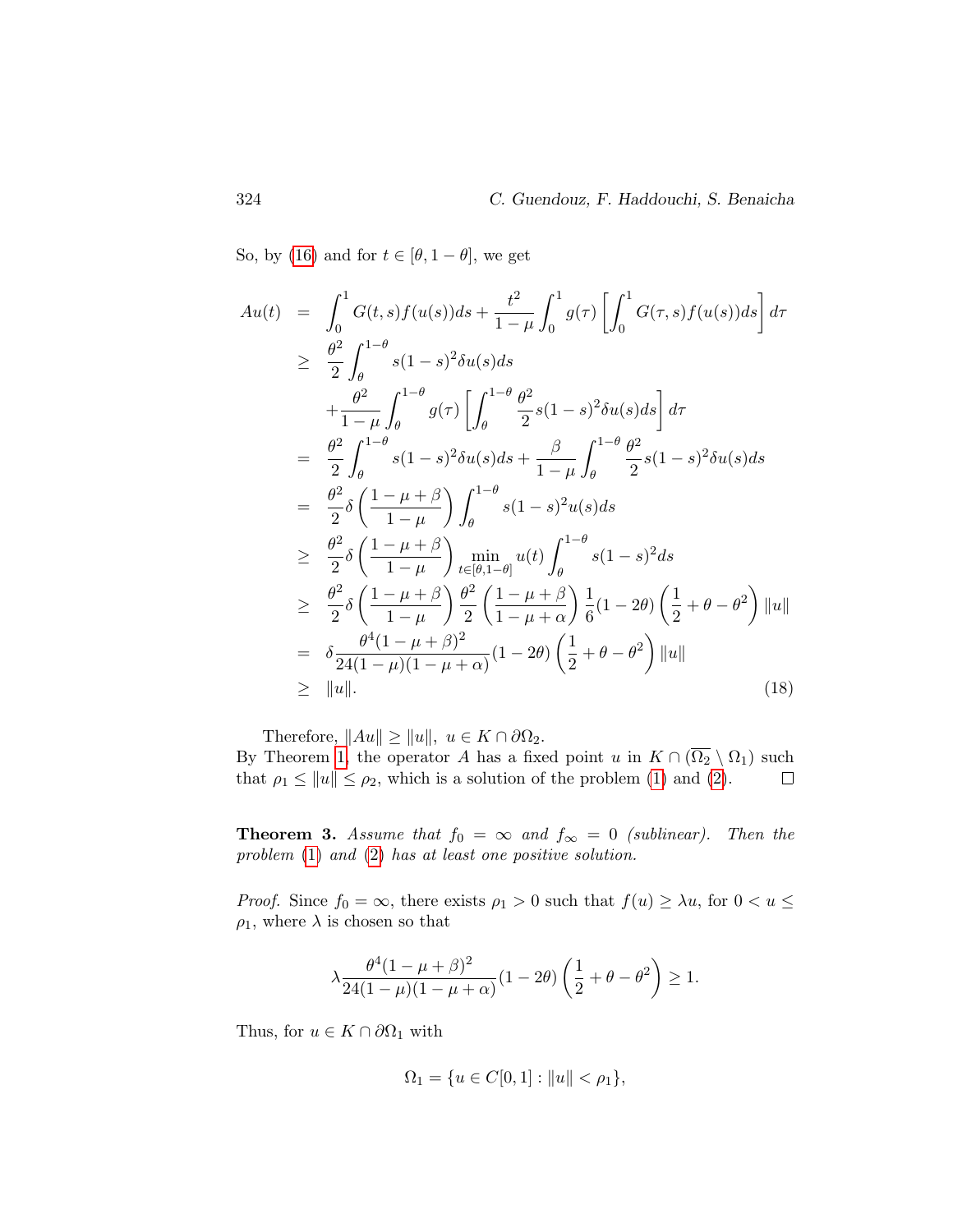and by [\(18\)](#page-10-0), we get

$$
Au(t) = \int_0^1 G(t,s)f(u(s))ds + \frac{t^2}{1-\mu} \int_0^1 g(\tau) \left[ \int_0^1 G(\tau,s)f(u(s))ds \right] d\tau
$$
  
\n
$$
\geq \frac{\theta^2}{2} \int_{\theta}^{1-\theta} s(1-s)^2 \lambda u(s)ds + \frac{\theta^2}{1-\mu} \int_{\theta}^{1-\theta} g(\tau) \left[ \int_{\theta}^{1-\theta} \frac{\theta^2}{2} s(1-s)^2 \lambda u(s)ds \right] d\tau
$$
  
\n
$$
\geq \lambda \frac{\theta^4 (1-\mu+\beta)^2}{24(1-\mu)(1-\mu+\alpha)} (1-2\theta) \left( \frac{1}{2} + \theta - \theta^2 \right) ||u||
$$
  
\n
$$
\geq ||u||. \tag{19}
$$

Then,  $Au(t) \ge ||u||$  for  $t \in [\theta, 1-\theta]$ , which implies that

$$
||Au|| \ge ||u||, \ \ u \in K \cap \partial \Omega_1.
$$

Now, we construct the set  $\Omega_2$ . We have two possible cases : Case 1. If f is bounded. Then there exists  $L > 0$  such that  $f(u) \leq L$ . Set  $\Omega_2 = \{u \in C[0,1]: ||u|| < \rho_2\}$ , where  $\rho_2 = \max \{2\rho_1, \frac{L(1-\mu+\alpha)}{1-\mu}\}$  $\frac{-\mu+\alpha)}{1-\mu}$ . If  $u \in K \cap \partial \Omega_2$ , similar to the estimates of [\(17\)](#page-9-0), we get

$$
Au(t) \le \frac{L(1 - \mu + \alpha)}{1 - \mu} \int_0^1 s(1 - s)^2 ds
$$
  
 
$$
\le \frac{L(1 - \mu + \alpha)}{1 - \mu} \le \rho_2 = ||u||,
$$

and consequently,

$$
||Au|| \le ||u||, \ u \in K \cap \partial \Omega_2.
$$

Case 2. Suppose that f is unbounded. Because  $f_{\infty} = 0$ , so there exists  $\hat{\rho}_2 > 0 \, (\hat{\rho}_2 > \rho_1)$  such that  $f(u) \leq \eta u$  for  $u > \hat{\rho}_2$ , where  $\eta > 0$  satisfies

$$
\frac{\eta(1-\mu+\alpha)}{1-\mu}\leq 1.
$$

But, from condition (H1), there exists  $\sigma > 0$  such that  $f(u) \leq \eta \sigma$ , with  $0 \leq u \leq \hat{\rho}_2$ .

Set  $\Omega_2 = \{u \in C[0,1] : ||u|| < \rho_2\}$ , where  $\rho_2 = \max{\{\sigma, \hat{\rho}_2\}}$ .

If  $u \in K \cap \partial \Omega_2$ , then we have  $f(u) \le \eta \rho_2$ . Similar to the estimates [\(17\)](#page-9-0), we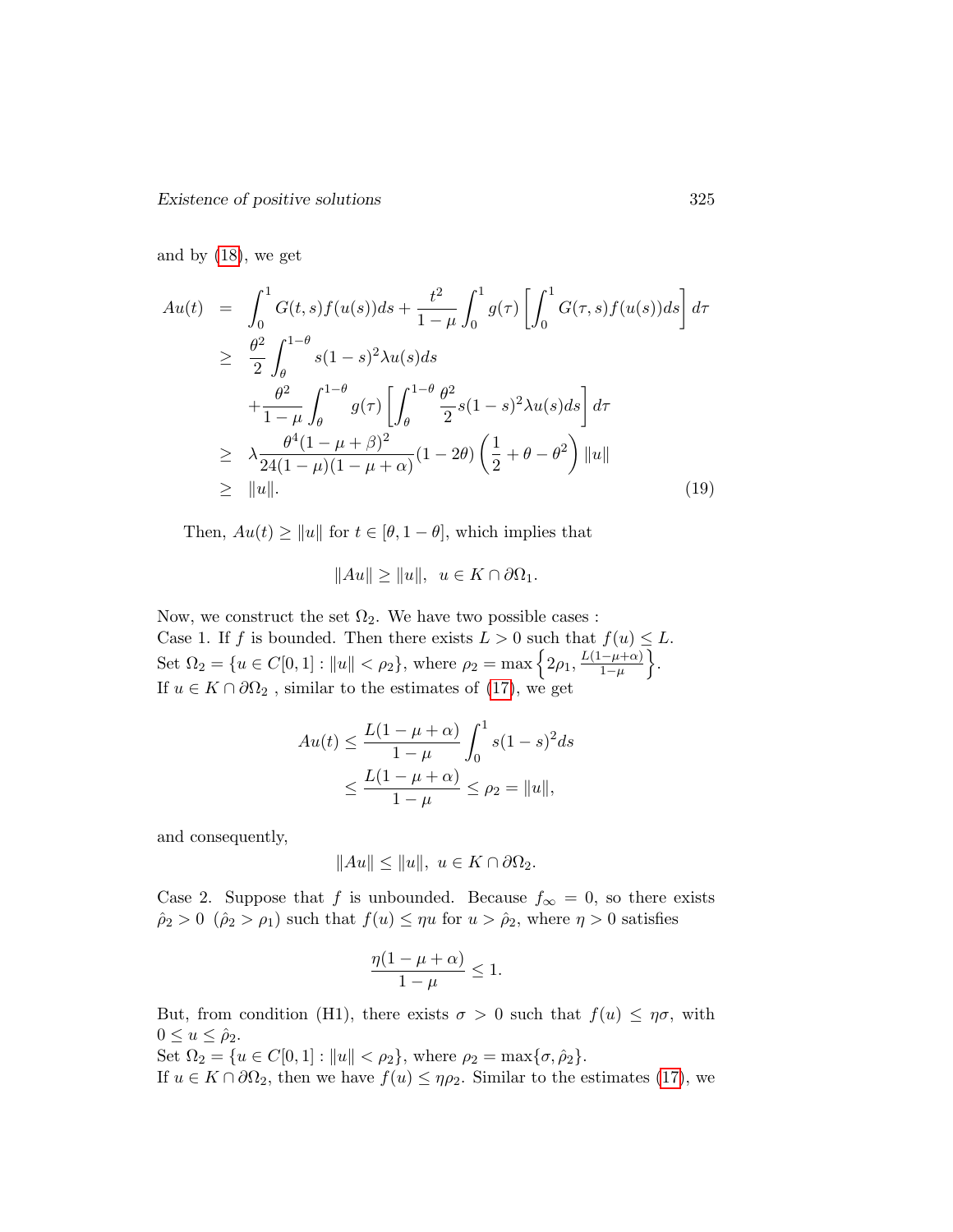obtain

$$
Au(t) \le \frac{\eta \rho_2 (1 - \mu + \alpha)}{1 - \mu} \int_0^1 s(1 - s)^2 ds
$$
  
 
$$
\le \frac{\eta \rho_2 (1 - \mu + \alpha)}{1 - \mu} \le \rho_2 = ||u||.
$$

This implies that  $||Au|| \le ||u||$ , for  $u \in K \cap \partial \Omega_2$ .

Therefore, it follows from Theorem [1](#page-3-0) that A has a fixed point  $u \in K \cap$  $(\overline{\Omega_2} \setminus \Omega_1)$ , which is a positive solution of problem [\(1\)](#page-1-0) and [\(2\)](#page-1-1).  $\Box$ 

# 4 Examples

<span id="page-12-1"></span>Example 1. Consider the boundary value problem

<span id="page-12-0"></span>
$$
u'''(t) + u^2 e^u = 0, \ t \in (0, 1), \tag{20}
$$

$$
u(0) = u'(0) = 0, \ u(1) = \int_0^1 s^4 u(s) ds,
$$
\n(21)

where  $f(u) = u^2 e^u \in C([0, \infty), [0, \infty))$  and  $g(t) = t^4 \ge 0$ ,  $\mu = \int_0^1 t^2 g(t) dt =$  $\int_0^1 t^6 dt = \frac{1}{7} < 1.$ We have

$$
\lim_{u \to 0^{+}} \frac{f(u)}{u} = \lim_{u \to 0^{+}} \frac{u^{2}e^{u}}{u} = 0,
$$
  

$$
\lim_{u \to +\infty} \frac{f(u)}{u} = \lim_{u \to +\infty} \frac{u^{2}e^{u}}{u} = +\infty.
$$

Then, by Theorem [2,](#page-8-1) the problem  $(20)$ - $(21)$  has at least one positive solution.

<span id="page-12-3"></span>Example 2. Consider the boundary value problem

<span id="page-12-2"></span>
$$
u'''(t) + \sqrt{u} + \ln(1+u) = 0, \ t \in (0,1), \tag{22}
$$

$$
u(0) = u'(0) = 0, \ u(1) = \int_0^1 s^6 u(s) ds,
$$
\n(23)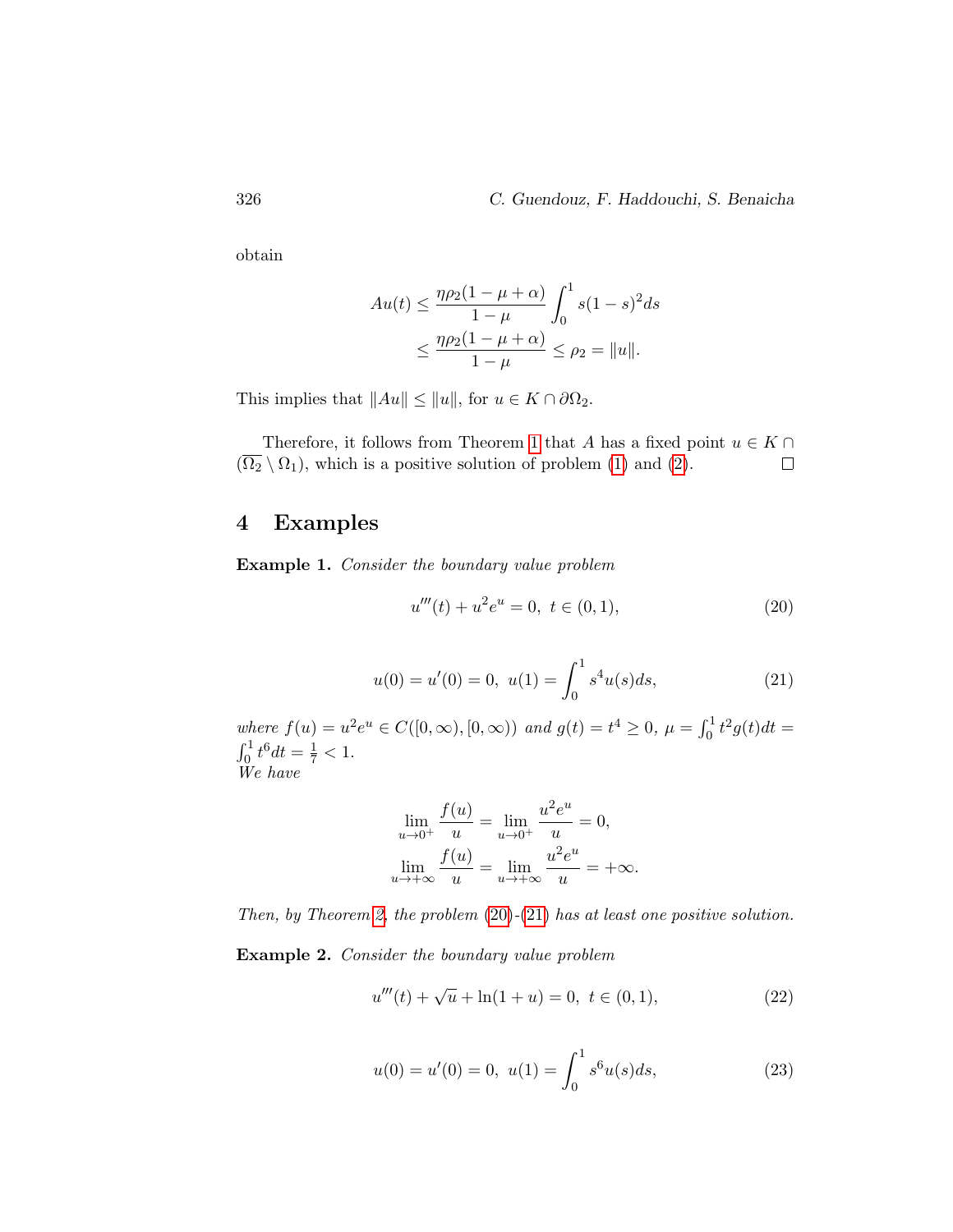where  $g(t) = t^6$  and  $f(u) = \sqrt{u} + \ln(1 + u) \in C([0, \infty), [0, \infty))$ , so  $\mu =$  $\int_0^1 s^8 ds = \frac{1}{9} < 1.$  We have

$$
\lim_{u \to 0^{+}} \frac{f(u)}{u} = \lim_{u \to 0^{+}} \frac{\sqrt{u} + \ln(1 + u)}{u} = +\infty,
$$
  

$$
\lim_{u \to +\infty} \frac{f(u)}{u} = \lim_{u \to +\infty} \frac{\sqrt{u} + \ln(1 + u)}{u} = 0.
$$

From Theorem [3,](#page-10-1) the problem  $(22)-(23)$  $(22)-(23)$  $(22)-(23)$  has at least one positive solution.

# References

- <span id="page-13-2"></span>[1] R. P. Agarwal, D. O'Regan. Infinite interval problems for differential, difference and integral equations. Kluwer Academic Publishers, Dordrecht, 2001.
- <span id="page-13-1"></span>[2] D. R. Anderson. Green's function for a third-order generalized right focal problem. J. Math. Anal. Appl. 288(1):1–14, 2003.
- <span id="page-13-3"></span>[3] Z. Bai. Existence of solutions for some third-order boundary-value problems. Electron. J. Differential Equations. 25:6 pp, 2008.
- <span id="page-13-8"></span>[4] S. Benaicha, F. Haddouchi. Positive solutions of a nonlinear fourthorder integral boundary value problem. An. Univ. Vest Timi. Ser. Mat.- Inform. 54(1):73–86, 2016.
- <span id="page-13-4"></span>[5] Y. Feng. Solution and positive solution of a semilinear third-order equation. J. Appl. Math. Comput. 29(1-2):153–161, 2009.
- <span id="page-13-5"></span>[6] Y. Feng, S. Liu. Solvability of a third-order two-point boundary value problem. Appl. Math. Lett. 18(9):1034–1040, 2005.
- <span id="page-13-0"></span>[7] M. Greguš. Third order linear differential equations. Mathematics and its Applications (East European Series), D. Reidel Publishing Co., Dordrecht, 1987.
- <span id="page-13-6"></span>[8] M. D. R. Grossinho, F. M. Minhós. Existence result for some third order separated boundary value problems. Nonlinear Anal. 47(4):2407-2418, 2001.
- <span id="page-13-7"></span>[9] L. J. Guo, J. P. Sun, Y. H. Zhao. Existence of positive solutions for nonlinear third-order three-point boundary value problems. Nonlinear Anal. 68(10):3151–3158, 2008.